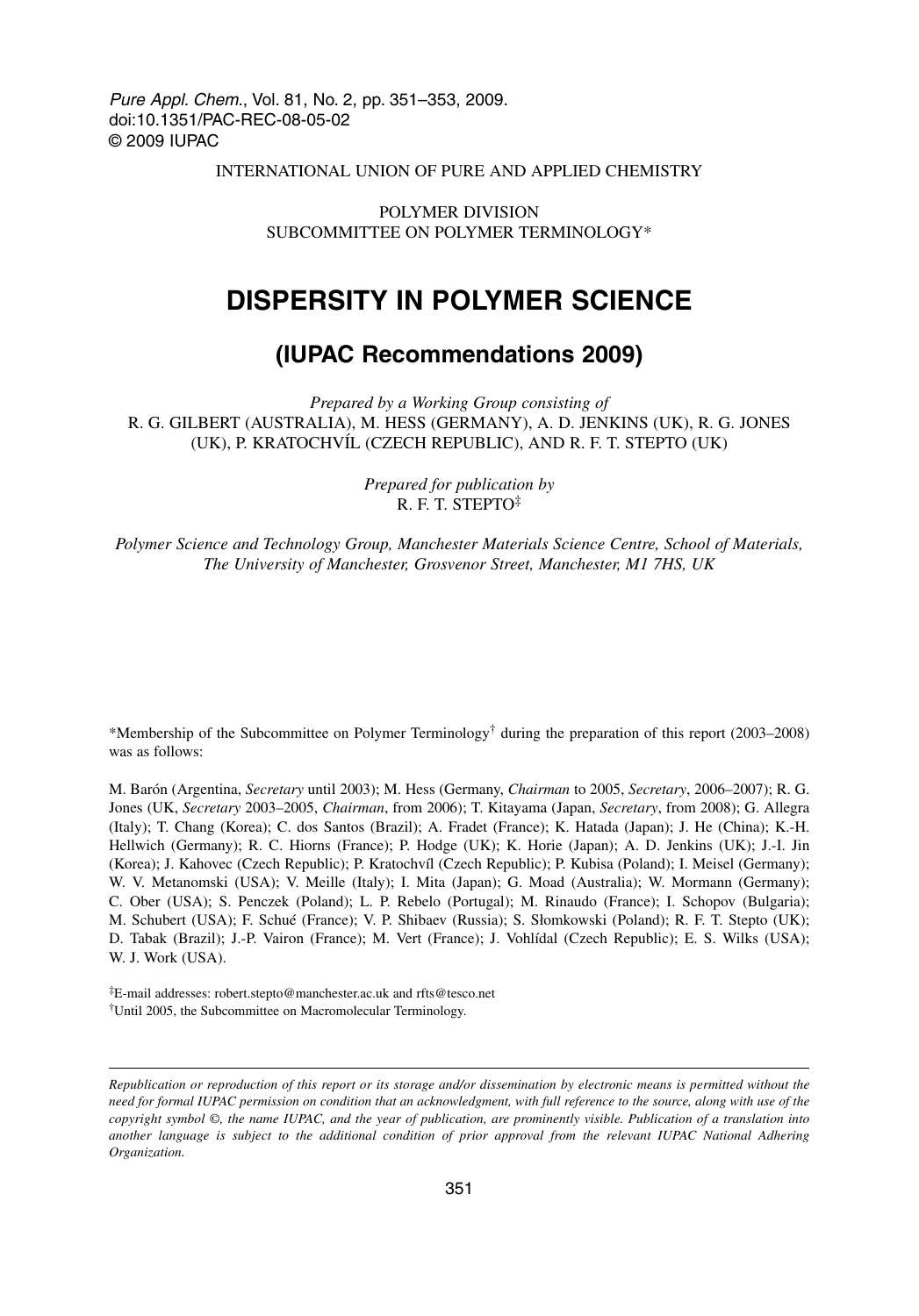# **Dispersity in polymer science**

### **(IUPAC Recommendations 2009)**

*Abstract*: This recommendation defines just three terms, viz., (1) molar-mass dispersity, relative-molecular-mass dispersity, or molecular-weight dispersity; (2) degree-of-polymerization dispersity; and (3) dispersity. "Dispersity" is a new word, coined to replace the misleading, but widely used term "polydispersity index" for  $\overline{M}_{\rm w}/\overline{M}_{\rm n}$  and  $\overline{X}_{\rm w}/\overline{X}_{\rm n}$ . The document, although brief, also has a broader significance in that it seeks to put the terminology describing dispersions of distributions of properties of polymeric (and non-polymeric) materials on an unambiguous and justifiable footing.

*Keywords*: dispersity; molar-mass dispersity; relative-molecular-mass dispersity; molecular-weight dispersity; degree-of-polymerization dispersity; polydispersity; polydispersity index; IUPAC Polymer Division.

#### **INTRODUCTION**

A dimensionless ratio of two average values of a property is widely used in polymer science as a characteristic of the dispersion, or spread, of the distribution of values of that property in a sample of polymer. In particular, the ratios  $\overline{M}_{\rm w}/\overline{M}_{\rm n}$  and  $\overline{X}_{\rm w}/\overline{X}_{\rm n}$  are quantities commonly used to characterize the dispersions of distributions of molar masses and degrees of polymerization, respectively. However, they do not have satisfactory names and the present recommendation seeks to rectify this situation.

 $\overline{M}_{\rm w}/\overline{M}_{\rm n}$  and  $\overline{X}_{\rm w}/\overline{X}_{\rm n}$  are both often erroneously called "polydispersity index", although they are not indices and the term "polydispersity" is not a defined quantity. In addition, a polymer sample composed of a single macromolecular species should be called a "uniform polymer" and a polymer sample composed of macromolecular species of differing molar masses a "non-uniform polymer" [1]. It is preferable if such polymer samples are *not* called "monodisperse polymer" and "polydisperse polymer", respectively [1]. "Monodisperse" is a self-contradictory term, and "polydisperse" is tautologous.

The names proposed in this recommendation for  $\overline{M}_w/\overline{M}_n$  and  $\overline{X}_w/\overline{X}_n$ , are "molar-mass dispersity" and "degree-of-polymerization dispersity", respectively, with "relative-molecular-mass dispersity" and "molecular-weight dispersity" proposed as synonyms for molar-mass dispersity. "Dispersity" is a new word, coined to denote a measure of the dispersion of macromolecular species in a sample of polymer. The suffix "-ity" or "-ty" is described in dictionaries [2] as one used to form nouns describing quality, state of being or condition. In a scientific context, "-ity" is generally used to form nouns denoting the quality of a particular property, e.g., density, conductivity, resistivity, opacity, etc., in which the "quality" has a numerical value. Hence, "dispersity" is an appropriate word to describe a numerical attribute of the dispersion of a distribution.

The term "dispersity" is here limited to describing the dispersions of distributions of molar masses (or relative molecular masses, or molecular weights) and degrees of polymerization. With the use of suitable adjectives, it can easily be applied to distributions of other properties of samples of polymeric (and non-polymeric) materials, giving, for example, diffusion-coefficient dispersity and particlediameter dispersity. Further applications and developments of the term will be the subject of future work. The immediate aim is to recommend satisfactory and widely acceptable names for  $M_w/M_n$  and  $\overline{X}_{w}/\overline{X}_{n}$ . The general symbol *Đ*, pronounced "*D*-stroke", is introduced for dispersity to avoid confusion with the conventional use of *D* for diffusion coefficient.